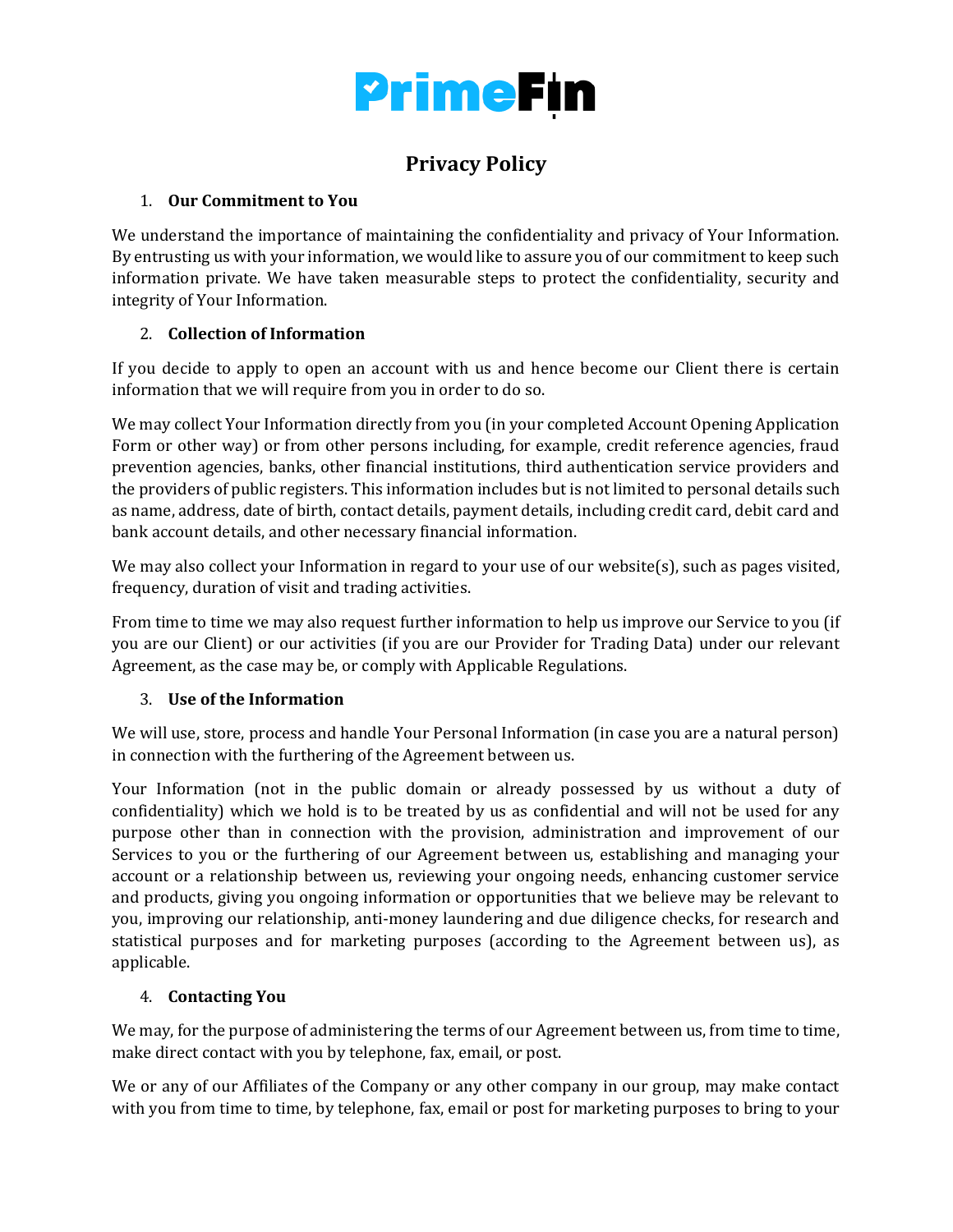

attention products or services that may be of interest to you or to conduct market research.

#### 5. **Disclosure of Information**

Under the Agreement between us, we have the right to disclose Your Information (including recordings and documents of a confidential nature, card details) in certain circumstances. According to the Agreement between us, Your Information may be disclosed:

(a) Where required by law or a court order by a competent Court;

(b) Where requested by our Supervising regulatory authority having control or jurisdiction over us or you or our associates or in whose territory we have Clients or Providers, as applicable;

(c) To relevant authorities to investigate or prevent fraud, money laundering or other illegal activity;

(d) A Broker so as to execute your Instructions or Orders and for purposes ancillary to the provision of our Services to you as our Client;

(e) To credit reference and fraud prevention agencies, third authentication service providers, banks and other financial institutions for credit checking, fraud prevention, anti-money laundering purposes, identification or due diligence checks of you. To do so they may check the details you supplied against any particulars on any database (public or otherwise) to which they have access. They may also use your details in the future to assist other companies for verification purposes. A record of the search will be retained by us;

(f) To our professional advisors provided that in each case the relevant professional shall be informed about the confidential nature of such information and commit to the confidentiality herein obligations as well;

(g) To other service providers who create, maintain or process databases (whether electronic or not), offer record keeping services, email transmission services, messaging services or similar services which aim to assist us collect, storage, process and use Your Information or get in touch with you or improve the provision of our Services or activities under the Agreement between us;

(h) To data reporting service providers;

(i) To other service providers for statistical purposes in order to improve our marketing, in such a case, the data will be provided in an aggregate form.

(j) To market research call centers that provide telephone or email surveys with the purpose to improve our Services or activities, but only contact details. For the avoidance of doubt no payment details such as but not limited to credit card, debit card and bank details will be transmitted;

(k) Where necessary in order for us to defend or exercise our legal rights to any court or tribunal or arbitrator or Ombudsman or governmental authority, as the case may be;

(l) At your request or with your consent;

(m) To our Affiliates or any other company in our group excluding payment details such as but not limited to credit card, debit card, and bank account details.